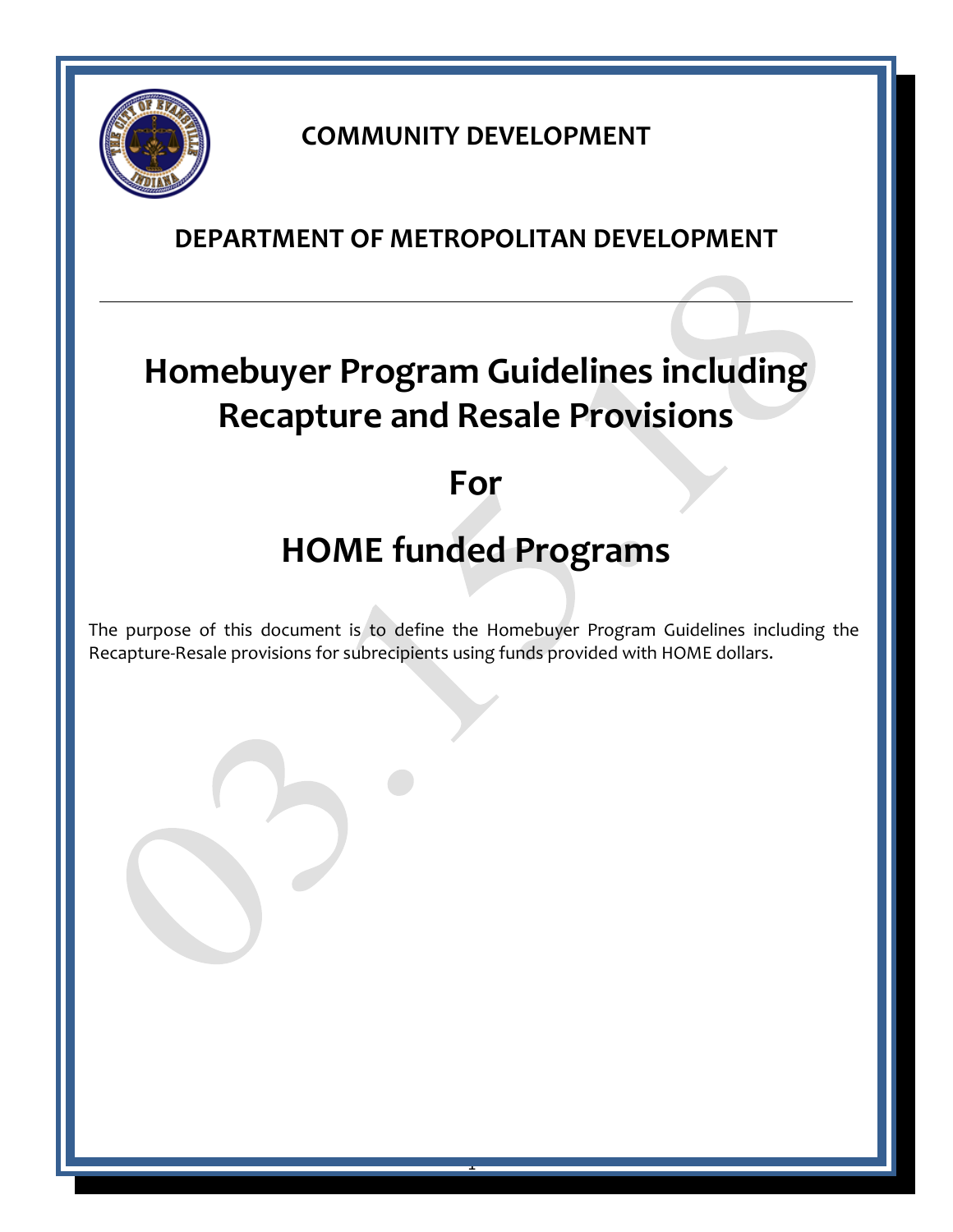#### **Purpose of Homebuyer Program:**

The City of Evansville (City) by and through its Department of Metropolitan Development (DMD) receives federal funds from the U.S. Department of Housing and Urban Development (HUD) and administers the HOME Investment Partnerships Grant Program (HOME). The City/DMD provides HOME allocations to Community Development Housing Organizations (CHDOs)/Developers interested in providing affordable housing to low income persons residing in Evansville, Indiana. The HOME Final Rule and HOME regulations are reference guides in administrating the various homebuyer programs.

#### **Participant Eligibility**

- A. The applicant(s) household income may not exceed 80% of the area median income.
- B. Household income is verified for all members over the age of 18 years-old.
- C. Annual income is determined by examining at least two months of recent source documents.
- D. The applicant(s) housing debt (principal, interest, taxes, insurance "PITI") may not exceed 30% of the total gross income.
- E. The applicant(s) total debt may not exceed 40% of the total gross income.
- F. The applicant(s) must be able to obtain standard financing at a fixed rate. Sales contracts are prohibited.
- G. The applicant(s) must complete housing counseling homebuyer education provided by an approved partner agency.
- H. The applicant(s) must be a first time homebuyer (down payment assistance only).
- I. The applicant must order a home inspection performed by a licensed home inspector identifying all health and safety repairs and maintenance repairs. All items listed on the Summary Inspection Report must be corrected by licensed contractors, if applicable.

#### **Property Eligibility**

- A. The housing must be located with the corporate city limits of Evansville, Indiana.
- B. The housing must be single family (Additional units up to 4 units is allowable, however the addition of rental units will likely increase the affordability period.)
- C. The housing must be modest may not exceed 95% of the area median purchase price (must be verified with HUD)
- D. The housing must be the principal residence of the homebuyer(s)
- E. The forms of ownership permitted include:
	- 1. Fee simple title
	- 2. 99-year lease
	- 3. Condominium
	- 4. Cooperative Housing
- F. An appraisal is required to determine the property's market value.
- G. The property must be inspected by a certified housing inspector for homebuyer **acquisition only** prior to the homebuyer sales agreement to assure that the property satisfies local housing standards. All requested repairs must be completed by the seller, through a licensed contractor if applicable, and be inspected by the DMD Rehab Inspector.
- H. Homebuyer projects new construction, reconstruction, or rehab must satisfy local housing standards and receive a Certificate of Occupancy from the Evansville-Vanderburgh County Building Commission.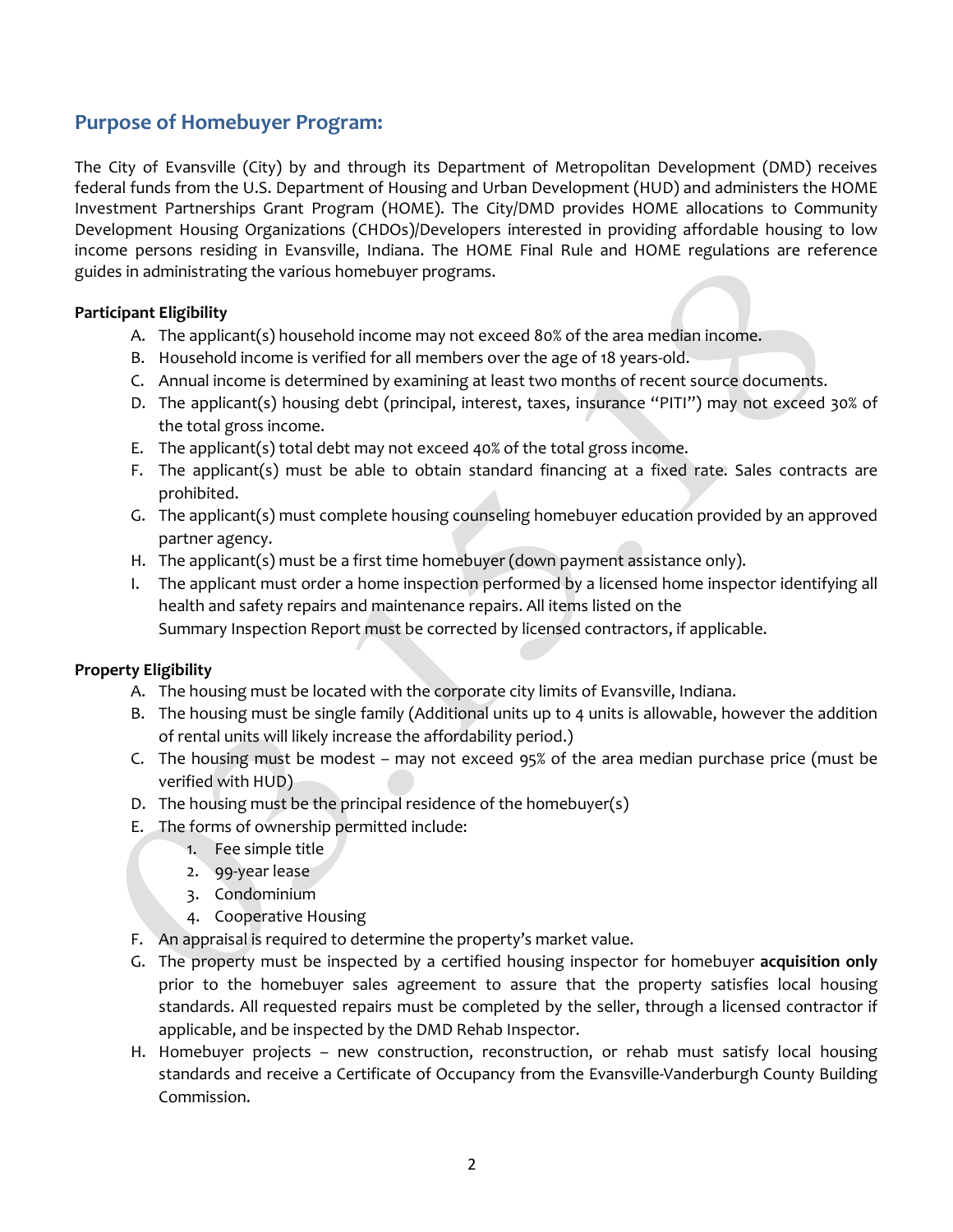#### **Loan Terms**

- A. Minimum loan amount of assistance \$1,000
- B. Maximum loan amount the loan is based on the purchase price plus closing costs minus the maximum allowed by the prime lender. See Property Eligibility, C 1. and C 2.
- C. Non-interest bearing loans usually forgivable loan termed over the affordability period.
- D. Down payment and closing costs are not provided to homebuyer(s) who own other real estate.
- E. Other Allowable Forms of HOME Assistance
	- 1. Down Payment Assistance **1. Accord 4.** Guarantee loans
	- 2. Non-interest bearing loans 5. Interest bearing loans
	- 3. Equity Investments 6. Grant subject to resale provisions

**Recapture Provision** – When the real estate is sold below fair market value; the difference between the fair market value and the purchase price plus reasonable closing costs is considered the direct subsidy to the homebuyer(s). The amount does not include the cost of development (development subsidy).

#### A. **The City/DMD uses Recapture Provisions when HOME funds are provided to a homebuyer.**

B. **Periods of affordability***.* The HOME-assisted housing must meet the affordability requirements for not less than the applicable period specified in the following table, beginning after project completion. The per unit amount of HOME funds and the affordability period that they trigger are described more fully in paragraphs (a) (5) (i) (resale) and (ii) (recapture) of this section.

| Homeownership assistance HOME amount per-unit   Minimum period of affordability in years |          |  |
|------------------------------------------------------------------------------------------|----------|--|
| Under \$15,000                                                                           | 5 years  |  |
| \$15,000 to \$40,000                                                                     | 10 years |  |
| Over \$40,000                                                                            | 15 years |  |

- C. City/DMD will recapture the balance of the forgivable mortgage if the property is sold, or when the original purchaser is no longer the primary resident during the affordability term, and prior to the homebuyer receiving any net proceeds.
- D. **Net Proceeds** is the difference between the sales price and the primary mortgage balance plus reasonable closing costs.
- E. City/DMD will not require repayment of the mortgage if no net proceeds are available.
- F. City may only collect part or all of the HOME assistance from the net proceeds
	- a. Recapture agreement is satisfied upon receipt of any HOME funds due
		- b. Lien is released and affordability period terminates
- G. Net Proceed Calculation Example

#### **SALES PRICE – PRIMARY MORTGAGE BALANCE + CLOSING COSTS = NET PROCEEDS**

**NET PROCEEDS – BALANCE OF CITY/DMD MORTGAGE = NET PROCEEDS TO MORTGAGEE (IF AVAILABLE).**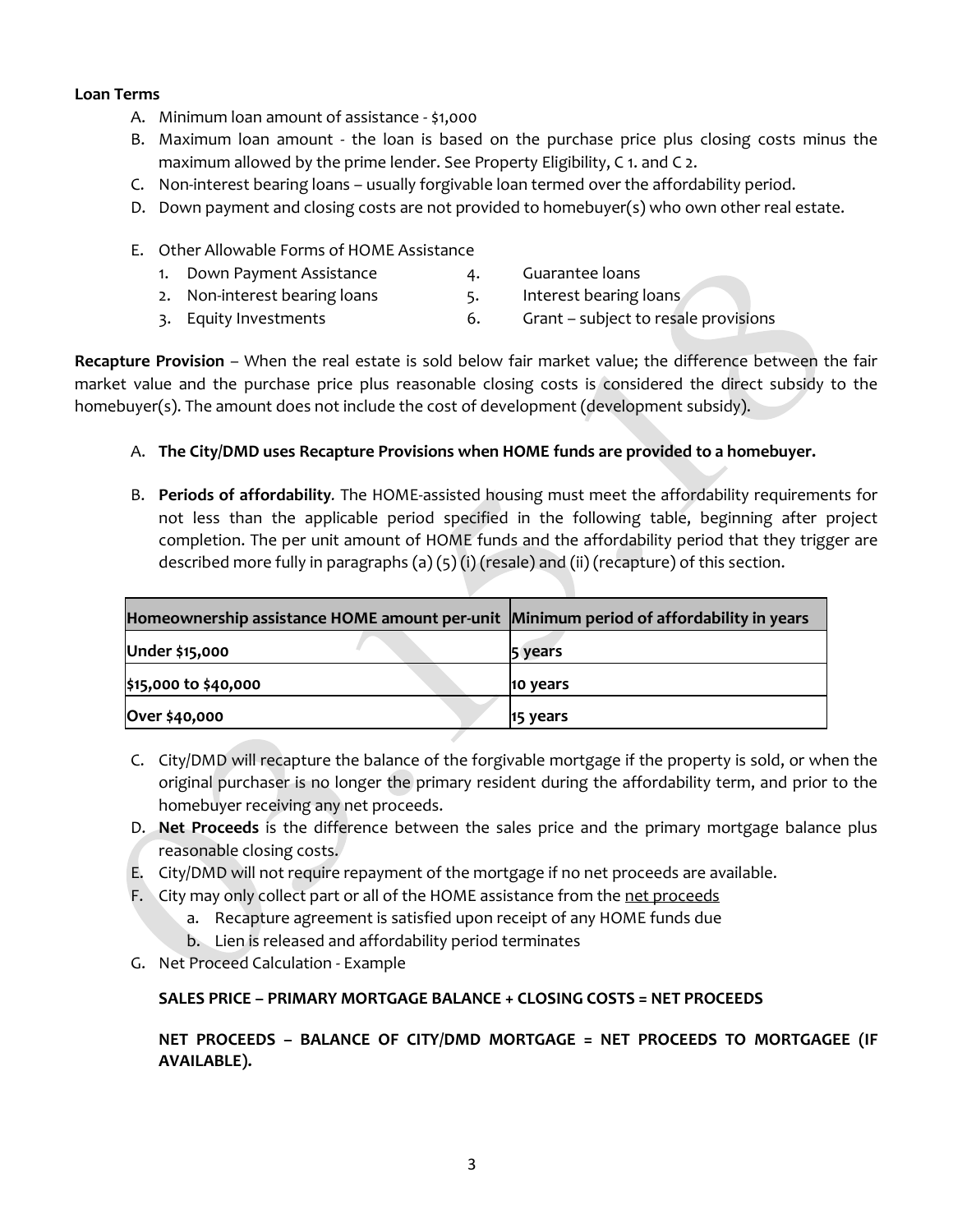Shared Net Proceeds – Optional use for City/DMD to share net proceeds at the time of sale or refinance.

- 1. Determine the Value Current Appraised Value
- 2. Actual and Reasonable Sales Costs property taxes, title insurance, cost of appraisal, realtor fees
- 3. Cost of depreciable improvement
	- a. Formula

Shared Appreciation = (Net Proceeds – Total Original Development) X (Original Principal/Total Original Development)

- b. Component Definitions
	- 1.) Original Principal = the loan amount
	- 2.) Total Original Development = Appraised fair market value of property at the time of the loan and the agreed purchase at the time of the loan.

**Homebuyer Agreement** – 92.504 Written Agreements executed between the City/DMD and the mortgagee(s) are required and must include the following:

- A. Amount of Direct Subsidy to Mortgagee(s) and Use of mortgage
- B. Principal residency requirement
- C. Duration of the Affordability period
- D. How recapture will be calculated. Net Proceeds Sale prior to the end of the affordability period balance of City/DMD mortgage repaid first
- E. The Homebuyer Agreement is signed by the homebuyer(s) at the loan closing

#### **Other Documents signed by the homebuyer(s)**

- A. Deed Restriction enforces the affordability period
- B. Mortgage and Promissory Note enforces affordability period when deed restriction cannot be used.
	- 1. Loan amount
	- 2. Affordability Terms (5-15 years)
	- 3. Recapture or Resale Provision
	- 4. Pre-payment does not end the affordability period.

#### **When DMD uses Resale (not recommended)**

- A. When a homebuyer(s) purchase would result in resale where financial assistance was not required by the homebuyer(s), the direct assistance would result in the HOME allocation amount provided to the CHDO/Developer/Owner to develop the property.
- B. When homebuyer assistance is a grant would result in resale
- C. When a homebuyer unit cannot be sold within nine months after completion; the unit must be converted to a rental unit would result in resale. If new construction, then the affordability period changes from fifteen years to 20 years
- D. When a homebuyer purchases a single-family unit greater than one unit and less than 4 units.
- E. Program Terms and Conditions
	- 1. Homebuyer Household Income must be less than 80% AMI.
	- 2. Affordability Period a low-to-moderate household must occupy the residence during the entire affordability period
	- 3. Principal residency requirement
	- 4. Upon sale of the property the initial homeowner must receive a "fair return" **Fair Return** – homeowner's return on original investment including down payment and any capital improvements, less the amount of deferred maintenance that does not meet local code requirements and remediation of all deficiencies identified during inspection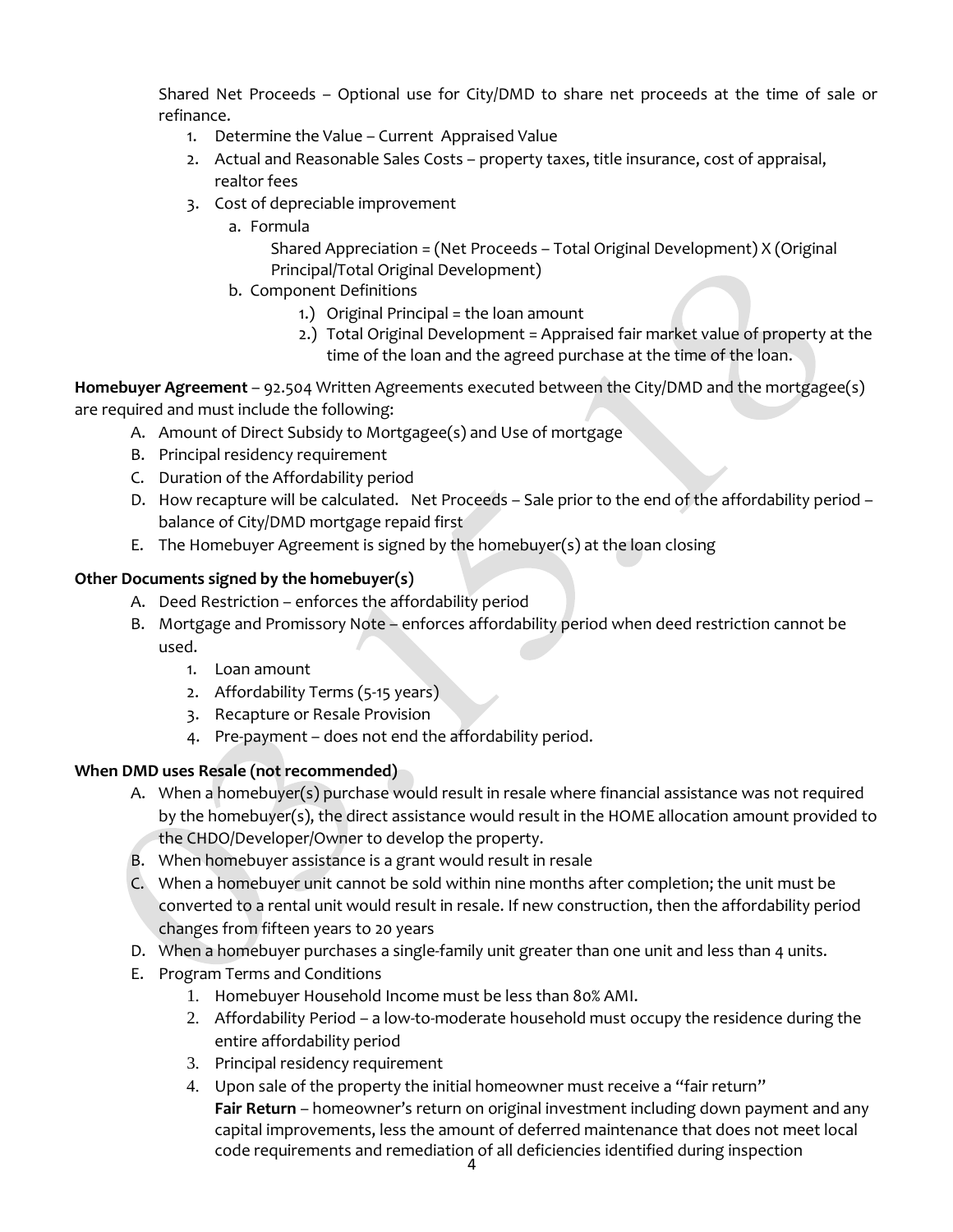- 5. **Capital Improvements** Homebuyer would obtain approval from City/DMD prior to work being completed
	- a. Energy upgrades HVAC, Water Heater, Insulation
	- b. Home modernization
- 6. **Consumer Price Index** used to calculate the percent gain which applies to sales within the affordability period
- 7. **Consult with City/DMD**
	- a. Agree on New Sales Price with professional consultation
	- b. Appraisal provided to City/DMD
	- c. Confirm the Fair Return
	- d. Verify income eligibility of subsequent buyer
	- e. Confirm Principal residency requirement
	- f. Determine if new buyer needs homebuyer assistance
- 8. **Default:** Failure to comply with the Period of Affordability requirements may result in demanding repayment of the development subsidy provided to the homebuyers. The City will include in the executed agreements the right of first refusal or purchase options. The City law department will discuss the default issues with the primary lender.
	- a. Failure to maintain property taxes and insurance
	- b. Residency Requirement not maintained or change in use of property
	- c. Transfer of interest in property
	- d. Foreclosure by primary lender
	- e. Breach of Loan Agreement
- 9. **92.251 Property Standards** all homebuyer projects, down payment assistance, new construction or rehabilitation with HOME funds must meet all applicable State and local codes, ordinances, and zoning requirements. HOME-assisted new construction projects must meet State or local residential and building codes, as applicable or, in the absence of a State or local building code, the International Residential Code or International Building Code (as applicable to the type of housing) of the International Code Council. The housing must meet the applicable requirements upon project completion.